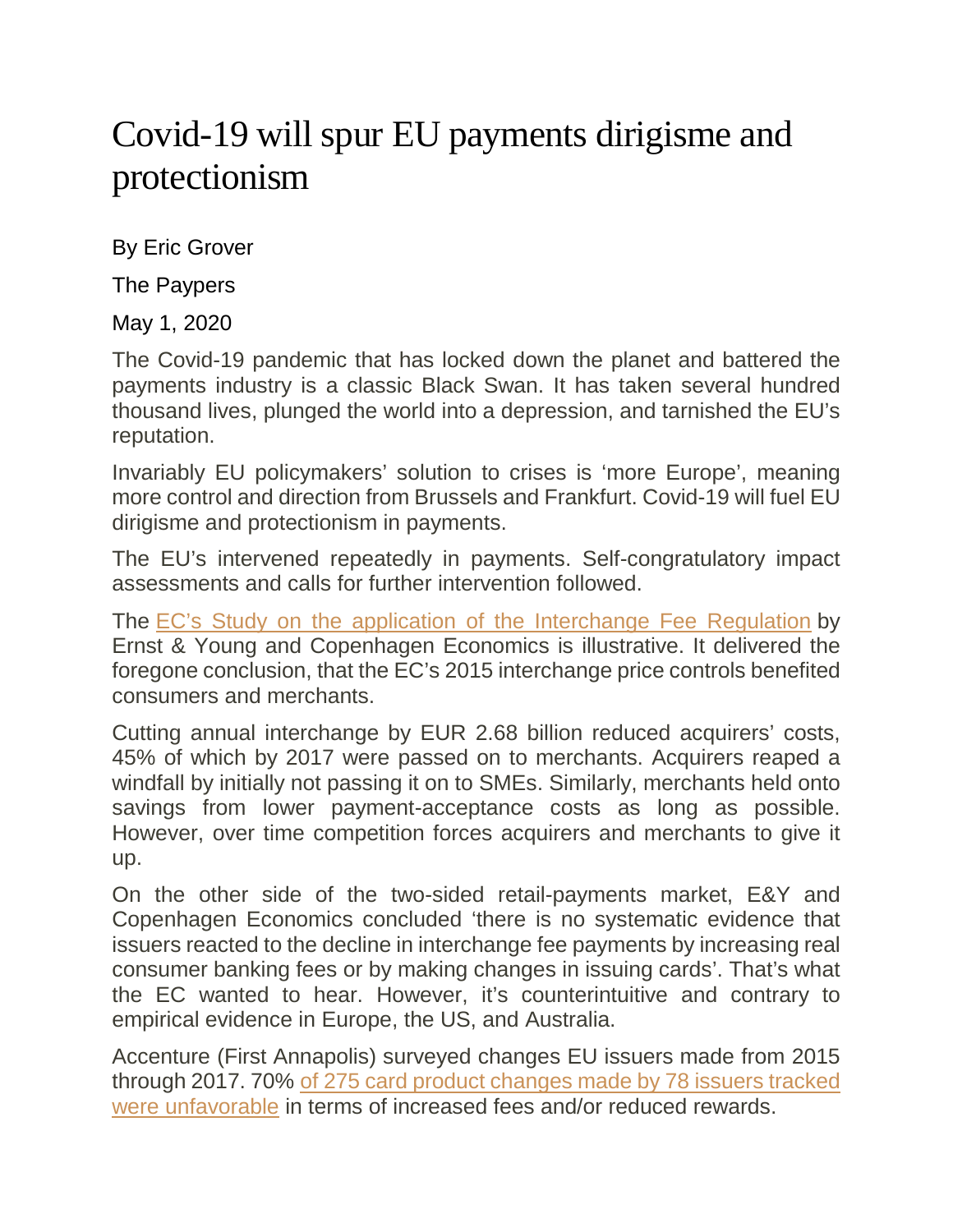US debit-interchange price controls were implemented in 2011. In response to lost revenue, banks reduced free checking. Bankrate.com's [2009 survey](https://www.bankrate.com/banking/checking/smart-banking-free-checking-not-always-free/)  [reported 76% of banks offered free checking.](https://www.bankrate.com/banking/checking/smart-banking-free-checking-not-always-free/) By 2015 [only 37% of banks](https://www.bankrate.com/banking/checking/another-record-setting-year-for-checking-account-fees/#slide=2)  [surveyed offered free checking with no conditions.](https://www.bankrate.com/banking/checking/another-record-setting-year-for-checking-account-fees/#slide=2)

In 2003 the Reserve Bank of Australia slashed credit-card interchange by roughly 50%. CRA International concluded 'consumers were harmed by higher cardholder fees and less valuable reward programs'. [Australian](https://www.rba.gov.au/payments-and-infrastructure/payments-system-regulation/past-regulatory-reviews/review-of-card-payment-systems-reforms/pdf/review-0708-pre-conclusions/cra-28042008-2.pdf)  [cardholders' annual fees increased AUD 480 million, and the value of reward](https://www.rba.gov.au/payments-and-infrastructure/payments-system-regulation/past-regulatory-reviews/review-of-card-payment-systems-reforms/pdf/review-0708-pre-conclusions/cra-28042008-2.pdf)  [points decreased 23%,](https://www.rba.gov.au/payments-and-infrastructure/payments-system-regulation/past-regulatory-reviews/review-of-card-payment-systems-reforms/pdf/review-0708-pre-conclusions/cra-28042008-2.pdf) primarily in 2003 and 2004.

In all markets interchange price caps suppress issuer innovation.

The EC's study reported network fees increased EUR 550 million per year. That sets up its next target.

PSD2 forced banks to allocate capital to provide payments and harvesting of payment-transaction data for free, and prescribed Brussels central planners' risk-management preferences over those dynamically set by the players at risk. PSD3 is inevitable.

Market prices set by the continuous interplay of hundreds of millions of consumers, millions of merchants, thousands of banks, payment processors and networks, not central planners, no matter how enlightened and wellintentioned, are the best way of dynamically allocating resources to where they're most highly valued across the payments ecosystem, and maximising holistic payment-system value.

In a world scrambling for masks, ventilators and pharmaceuticals, the EU's view payments infrastructure is strategic resonates. Regulators favoring EU payment champions is coming to the fore.

Brussels and Frankfurt pine for a European pan-EU retail-payment system. Just as the EC dislikes dominant American technology titans Microsoft, Google, Facebook, and Amazon, it's hostile to the two leading pan-European retail-payment networks Mastercard and Visa.

Regulators cheered the Euro Alliance of Payment Schemes, a coalition of national payment systems that hoped to establish a pan-Western-European payment system by establishing member-system interoperability. Not solving a problem for banks, consumers or merchants, it failed.

The EC and ECB rooted for 24 Western European banks' proposed payment scheme Monnet. Banks ultimately scrapped the project, deciding it wasn't